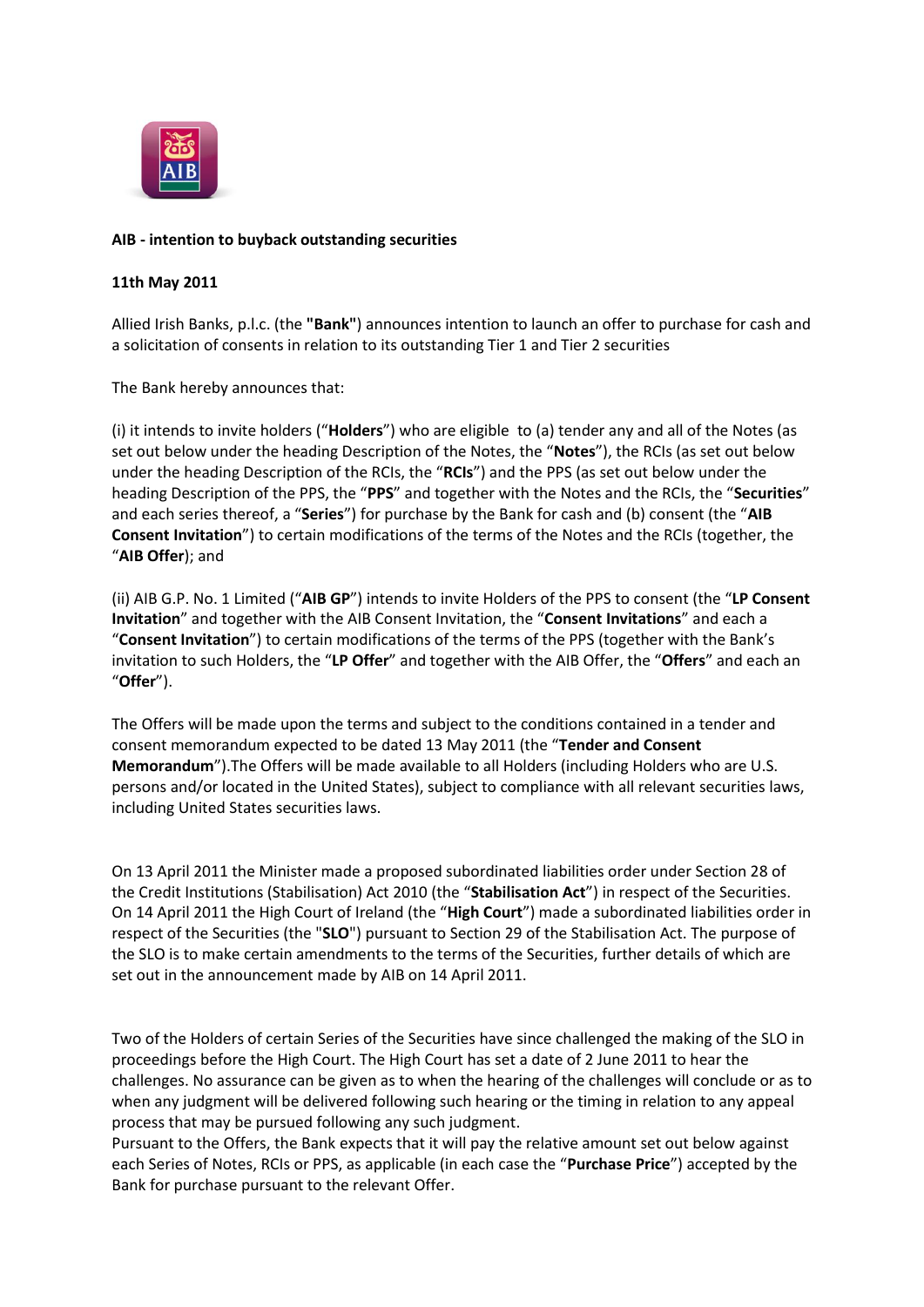The Consent Invitations will invite Holders to consider an extraordinary resolution (each an "**Extraordinary Resolution**") to amend the terms and conditions of their Notes, RCIs or PPS, as the case may be, to:

(i) provide for the issuer of each Series of Notes, RCIs or PPS to have the option to redeem or purchase all, but not some only, of the relevant Notes, RCIs or PPS (as applicable) remaining (if any) on completion of the Offers at a price equal to €0.01 per €1,000, £0.01 per £1,000 or U.S.\$0.01 per U.S.\$1,000, in each case in nominal amount of the relevant Notes, RCIs or PPS; and

(ii) in relation to the PPS, to provide for the terms of the PPS (or the guarantees in respect thereof) to be amended to remove any restriction on any repurchase or redemption by the Bank of junior or parity securities in the event that the Bank elects not to pay any scheduled distributions on the relevant PPS.

The submission of a valid instruction to tender Notes, RCIs or PPS, as the case may be, in the Offers will automatically act as such Holder's consent to the relevant Extraordinary Resolution.

# **No amount will be paid by the Bank or any other person pursuant to the Offers in respect of any accrued interest or arrears of interest on the Securities.**

The Offers will consist of separate offers for each Series of Notes, the RCIs and each Series of PPS and the purchase of any Notes, RCIs or PPS will not be conditional on the purchase of any other Notes, RCIs or PPS or on a minimum principal amount of any Notes, RCIs and/or PPS being acquired (subject, where applicable, to the passing of the relevant Extraordinary Resolution to permit the relevant purchase).

| <b>Description of the Notes</b>                                                              | Common<br>code/ISIN        | <b>Outstanding</b><br>nominal amount subject to the Purchase Price | <b>Amount</b><br><b>AIB Offer</b> | <b>Tender</b>                                             |
|----------------------------------------------------------------------------------------------|----------------------------|--------------------------------------------------------------------|-----------------------------------|-----------------------------------------------------------|
| £350,000,000 Subordinated<br>Callable Fixed/Floating Rate<br>Notes due 2030                  | 018077850/<br>XS0180778507 | £145,000                                                           | Any and all                       | £250 for each<br>£1,000 in<br>nominal<br>amount           |
| U.S.\$400,000,000 Dated Callable 019799387/<br><b>Step-Up Subordinated Notes</b><br>due 2015 | XS0197993875               | U.S.\$39,316,000 Any and all                                       |                                   | U.S.\$250 for<br>each U.S.\$1,000<br>in nominal<br>amount |
| €400,000,000 Subordinated<br>Callable Step-Up Floating Rate<br>Notes due 2015                | 020884592/<br>XS0208845924 | €48,534,000                                                        | Any and all                       | €250 for each<br>€1,000 in<br>nominal<br>amount           |
| £500,000,000 Subordinated<br>Callable Fixed/Floating Rate<br>Notes due 2025                  | 021410705/<br>XS0214107053 | £1,261,000                                                         | Any and all                       | £250 for each<br>£1,000 in<br>nominal<br>amount           |
| €500,000,000 Callable<br>Subordinated Step-Up Floating<br>Rate Notes due 2017                | 023249839/<br>XS0232498393 | €75,215,000                                                        | Any and all                       | €250 for each<br>€1,000 in                                |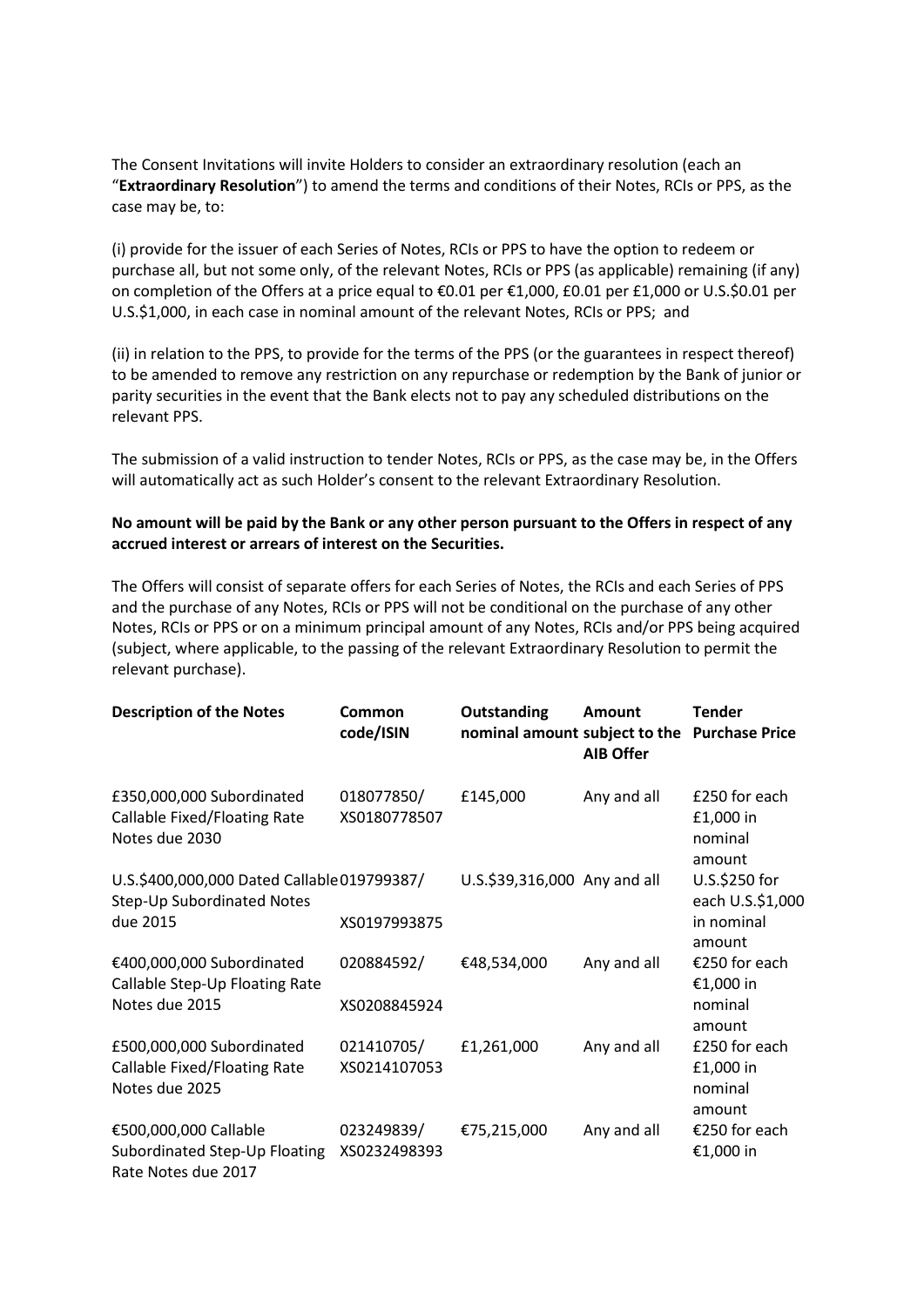|                                             |              |                              |             | nominal<br>amount |
|---------------------------------------------|--------------|------------------------------|-------------|-------------------|
| £700,000,000 Callable Dated                 | 036806893/   | £35,357,000                  | Any and all | £250 for each     |
| Subordinated Fixed to Floating              | XS0368068937 |                              |             | £1,000 in         |
| Rate Notes due July 2023                    |              |                              |             | nominal           |
|                                             |              |                              |             | amount            |
| £368,253,000 12.5 per cent.                 | 043595768/   | £215,963,000                 | Any and all | £250 for each     |
| Subordinated Notes due 25 June XS0435957682 |              |                              |             | £1,000 in         |
| 2019                                        |              |                              |             | nominal           |
|                                             |              |                              |             | amount            |
| €868,518,000 12.5 per cent.                 | 043595318/   | €628,448,000                 | Any and all | €250 for each     |
| Subordinated Notes due 25 June XS0435953186 |              |                              |             | €1,000 in         |
| 2019                                        |              |                              |             | nominal           |
|                                             |              |                              |             | amount            |
| €419,070,000 10.75 per cent.                | 049853211/   | €217,920,000                 | Any and all | €225 for each     |
| Subordinated Notes due 2017                 |              |                              |             | €1,000 in         |
|                                             | XS0498532117 |                              |             | nominal           |
|                                             |              |                              |             | amount            |
| U.S.\$177,096,000 10.75 per                 | 049853017/   | U.S.\$108,104,999Any and all |             | U.S.\$225 for     |
| cent. Subordinated Notes due                |              |                              |             | each U.S.\$1,000  |
| 2017                                        | XS0498530178 |                              |             | in nominal        |
|                                             |              |                              |             | amount            |
| £1,096,645,000 11.50 per cent.              | 049853106/   | £385,344,000                 | Any and all | £225 for each     |
| Subordinated Notes due 2022                 |              |                              |             | £1,000 in         |
|                                             | XS0498531069 |                              |             | nominal           |
|                                             |              |                              |             | amount            |
| €200,000,000 Perpetual                      | 010032598/   | €53,793,000                  | Any and all | €100 for each     |
| Subordinated Callable Step-Up               | XS0100325983 |                              |             | €1,000 in         |
| <b>Notes</b>                                |              |                              |             | nominal           |
|                                             |              |                              |             | amount            |
| £400,000,000 Perpetual Callable 022740962/  |              | £58,608,000                  | Any and all | £100 for each     |
| Step-Up Subordinated Notes                  | XS0227409629 |                              |             | £1,000 in         |
|                                             |              |                              |             | nominal           |
|                                             |              |                              |             | amount            |
| U.S.\$100,000,000 Subordinated IE0000189625 |              | U.S.\$100,000,000Any and all |             | U.S.\$100 for     |
| <b>Primary Capital Perpetual</b>            |              |                              |             | each U.S.\$1,000  |
| <b>Floating Rate Notes</b>                  |              |                              |             | in nominal        |
|                                             |              |                              |             | amount            |

| <b>Description of the RCIs</b>                            | Common<br>code/ISIN | Outstanding<br>nominal amount subject to the Purchase Price | <b>Amount</b><br><b>AIB Offer</b> | Tender  |
|-----------------------------------------------------------|---------------------|-------------------------------------------------------------|-----------------------------------|---------|
| €500,000,000 7.50 per cent.<br>Step-Up Callable Perpetual | 0120950515/         | €240,435,000<br>Any and all                                 | €100 for each<br>€1,000 in        |         |
| <b>Reserve Capital Instruments</b>                        | XS0120950158        |                                                             |                                   | nominal |
|                                                           |                     |                                                             |                                   | amount  |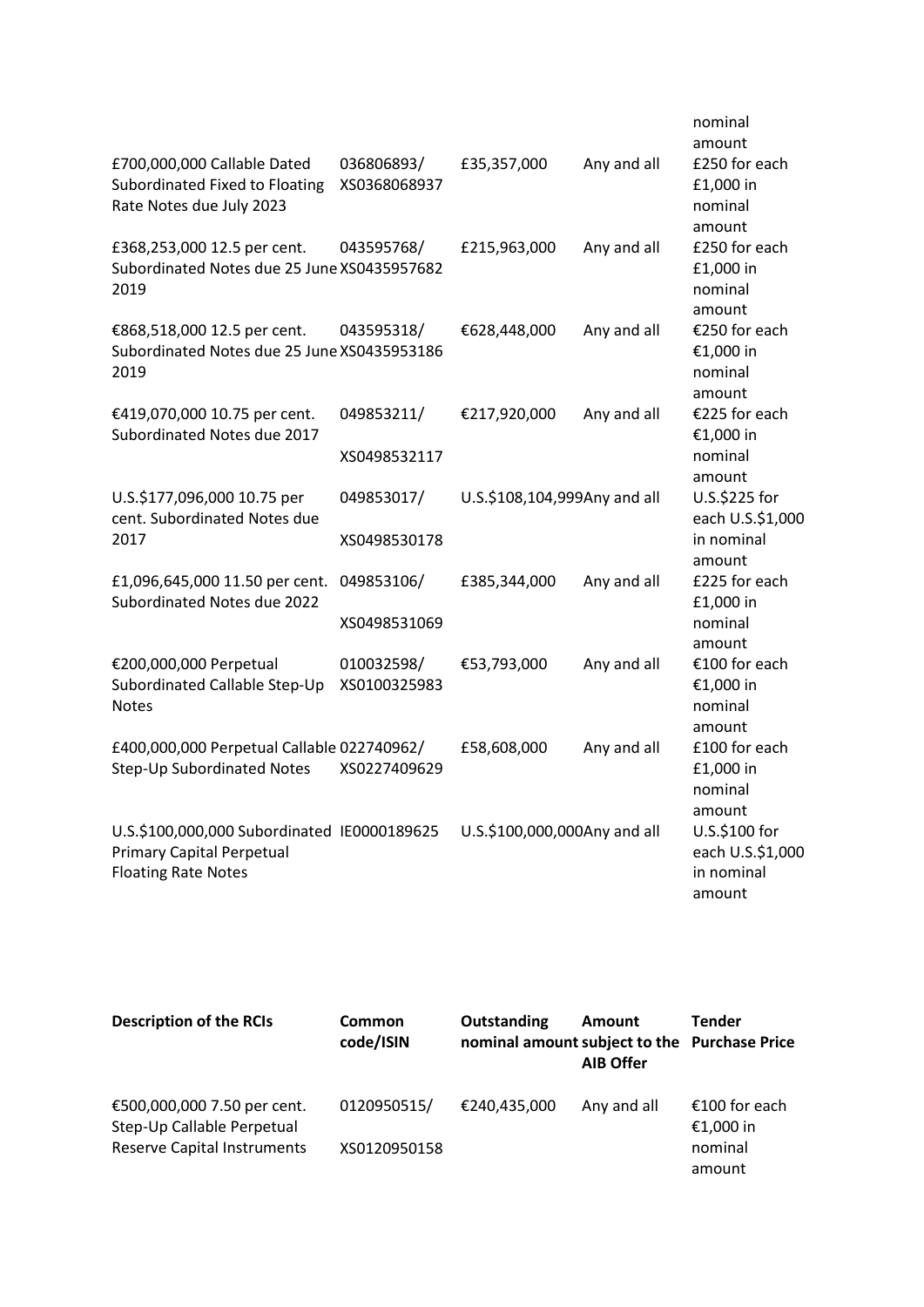| <b>Description of the PPS</b>                                                                                                                                  | Common<br>code/ISIN        | Outstanding<br>nominal amount subject to the Purchase Price | <b>Amount</b><br><b>AIB Offer</b> | Tender                                          |
|----------------------------------------------------------------------------------------------------------------------------------------------------------------|----------------------------|-------------------------------------------------------------|-----------------------------------|-------------------------------------------------|
| AIB UK I LP €1,000,000,000 Fixed020810505/<br>Rate/Floating Rate Guaranteed XS0208105055<br>Non-voting Non-cumulative<br><b>Perpetual Preferred Securities</b> |                            | €191,398,000                                                | Any and all                       | €100 for each<br>€1,000 in<br>nominal<br>amount |
| AIB UK 2 LP €500,000,000 Fixed 025773403/<br>Rate/Floating Rate Guaranteed<br>Non-voting Non-cumulative<br><b>Perpetual Preferred Securities</b>               | XS0257734037               | €95,041,000                                                 | Any and all                       | €100 for each<br>€1,000 in<br>nominal<br>amount |
| AIB UK 3 LP £350,000,000 Fixed<br>Rate/Floating Rate Guaranteed<br>Non-voting Non-cumulative<br><b>Perpetual Preferred Securities</b>                          | 025757106/<br>XS0257571066 | £36,728,000                                                 | Any and all                       | £100 for each<br>£1,000 in<br>nominal<br>amount |

The following table sets out the expected dates and times of the key events relating to the Offers. This is an indicative timetable and is subject to change and confirmation in the Tender and Consent Memorandum.

| Date and time                                                            | Event                                                                                      |
|--------------------------------------------------------------------------|--------------------------------------------------------------------------------------------|
| Friday, 13 May 2011                                                      | <b>Expected launch date of the Offers</b>                                                  |
| Monday, 13 June 2011 at<br>midnight (New York time)                      | Earliest expected expiration deadline                                                      |
| Tuesday, 14 June 2011                                                    | Earliest expected preliminary results announcement                                         |
| Thursday, 16 June 2011                                                   | Earliest expected meeting dates in relation to the applicable<br><b>Consent Invitation</b> |
| As soon as reasonably<br>practicable after conclusion of<br>the Meetings | Earliest expected announcement of results of meetings and Offers                           |
| Friday, 17 June 2011                                                     | Earliest expected settlement date                                                          |

The Bank intends, so far as it is able and to the extent that it is consistent with the Bank's broader objectives, to accommodate an orderly unwind of credit default swap positions in respect of the Securities within the structure of, and timetable for, the Offers. Accordingly, in order to facilitate this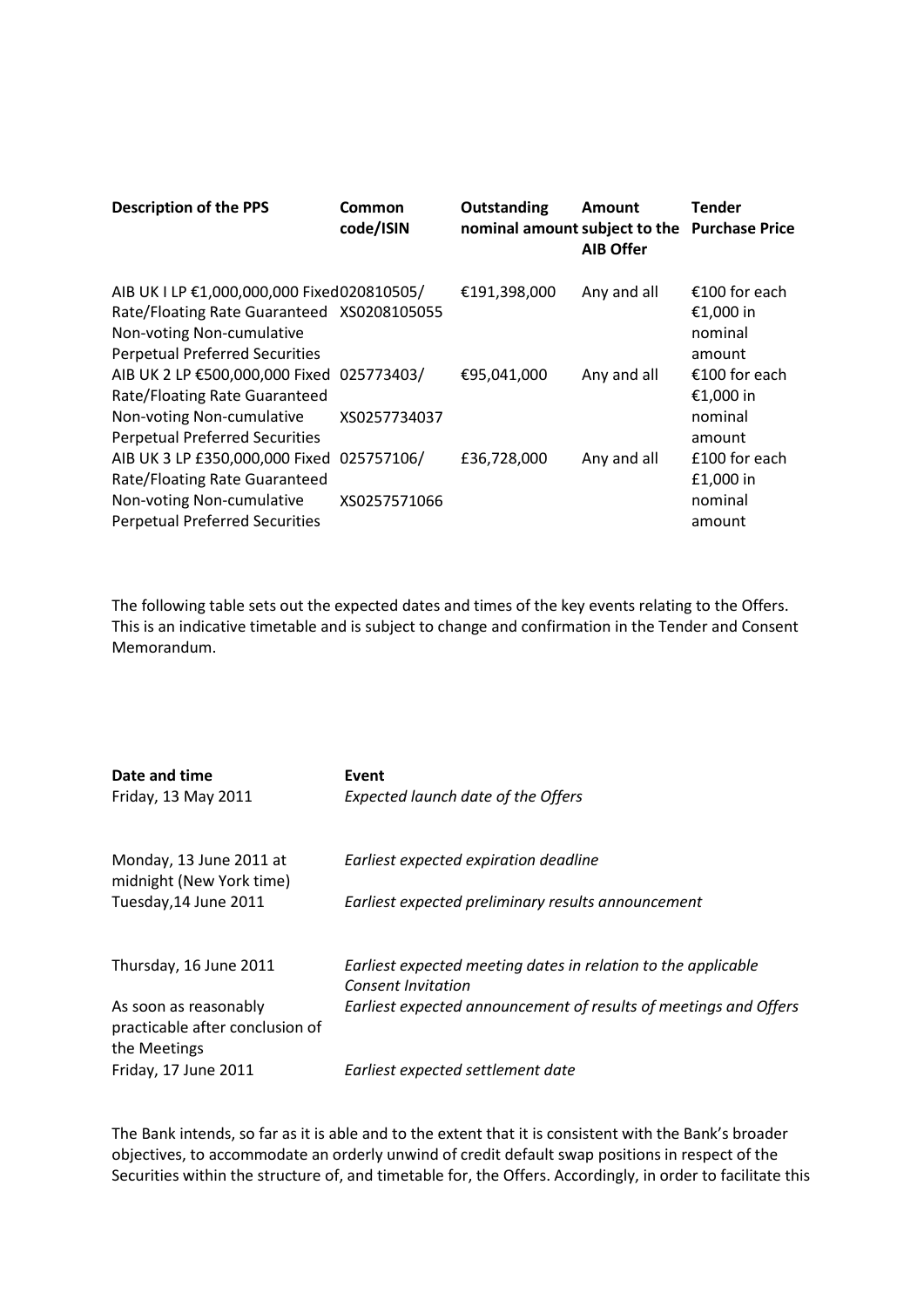process, the Bank may provide for a settlement date in respect of one of the Series of Notes to be later than the settlement date for all other Series of Securities.

Requests for information in relation to this announcement and the proposed Offers should be directed to the Dealer Manager appointed for the purpose of the Offers:

# **THE DEALER MANAGER J.P. Morgan Securities Ltd.** 125 London Wall London EC2Y 5AJ United Kingdom

For information by telephone: +44 (0) 20 7777 1333 Attention: Ryan O'Grady – FIG Syndicate Email: ryan.ogrady@jpmorgan.com

For information by telephone: +44 (0) 20 7779 2468 Attention: Sebastien Bamsey – Liability Management Email: sebastien.m.bamsey@jpmorgan.com

## **DISCLAIMER**

No offer or invitation to acquire or exchange any securities is being made pursuant to this announcement. Nothing in this announcement constitutes an invitation to participate in the Offers which will only be made through the Tender and Consent Memorandum once published. The terms and conditions of the Offers will be as set out in the Tender and Consent Memorandum. The distribution of this announcement in certain jurisdictions may be restricted by law. Persons into whose possession this announcement comes are required by the Bank and the Dealer Manager to inform themselves about and to observe any such restrictions.

#### **OFFER RESTRICTIONS**

This announcement does not constitute an offer to buy or a solicitation of an offer to sell Notes, RCIs or PPS, and tenders of Notes, RCIs or PPS pursuant to this announcement will not be accepted from Holders.

## **United Kingdom**

The communication of this announcement is not being made and has not been approved by an authorised person for the purposes of section 21 of the Financial Services and Markets Act 2000. Accordingly this announcement is not being distributed to, and must not be passed on to, the general public in the United Kingdom. The communication of this announcement as a financial promotion is only being made to persons within the United Kingdom falling within the definition of investment professionals (as defined in Article 19(5) of the Financial Services and Markets Act 2000 (Financial Promotion) Order 2005 (the "Order")) or within Article 43(2) of the Order, or to other persons to whom it may lawfully be communicated.

## **Italy**

This announcement has not been or will be submitted to the clearance procedure of the Commissione Nazionale per le Società e la Borsa ("CONSOB") pursuant to Italian laws and regulations, and may only be made or promoted, directly or indirectly, in or into the Republic of Italy ("Italy") pursuant to an exemption from the rules governing public purchases or exchange offers